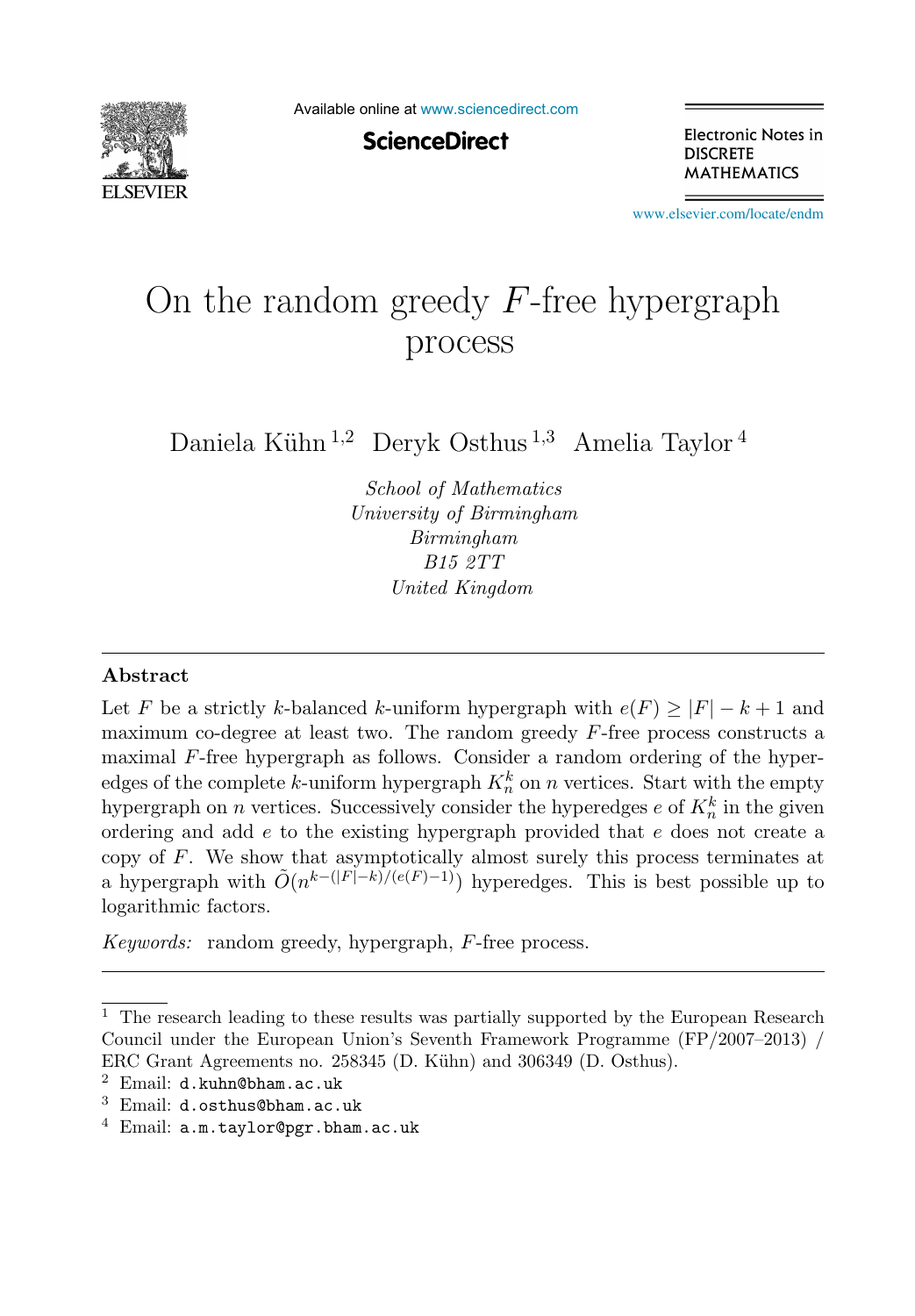## **1 Introduction**

#### 1.1 Results

Fix a k-uniform hypergraph  $F$ . We study the following random greedy process, which constructs a maximal  $F$ -free k-uniform hypergraph. Assign a birthtime which is uniformly distributed in  $[0, 1]$  to each hyperedge of the complete kuniform hypergraph  $K_n^k$  on n vertices. Start with the empty hypergraph on n vertices at time  $p = 0$ . Increase p and each time that a new hyperedge is born, add it to the hypergraph provided that it does not create a copy of  $F$ (edges with equal birthtime are added in any order). Denote the resulting hypergraph at time p by  $R_{n,p}$ .

The random greedy graph process (i.e. the case when  $k = 2$ ) has been studied for many graphs. The initial motivation (see for example [\[8\]](#page-4-0)) was to study the Ramsey number  $R(3, t)$ . Indeed, the best current lower bounds on  $R(3, t)$  were obtained via the study of the triangle-free process ([\[5\]](#page-4-0), [\[10\]](#page-4-0)). Osthus and Taraz [\[11\]](#page-4-0) gave an upper bound on the number of edges in the graph  $R_{n,1}$  when F is strictly 2-balanced, showing that a.a.s.  $R_{n,1}$  has maximum degree  $O(n^{1-(|F|-2)/(e(F)-1)}(\log n)^{1/(\Delta(F)-1)})$ . (Here a.a.s. stands for 'asymptotically almost surely', i.e. for the property that an event occurs with probability tending to one as n tends to infinity.) Results for the cases when  $F = C_4$  and  $F = K_4$  were obtained independently by Bollobás and Rior-dan [\[7\]](#page-4-0). Bohman and Keevash [\[4\]](#page-4-0) showed that a.a.s.  $R_{n,1}$  has minimum degree  $\Omega(n^{1-(|F|-2)/(e(F)-1)}(\log n)^{1/(e(F)-1)})$  whenever F is strictly 2-balanced and conjectured that this gives the correct order of magnitude. Improved upper bounds have been obtained for some graphs. For instance, the number of edges has been determined asymptotically when F is a cycle  $([3], [5], [10], [12], [14])$  $([3], [5], [10], [12], [14])$  $([3], [5], [10], [12], [14])$  $([3], [5], [10], [12], [14])$  $([3], [5], [10], [12], [14])$  $([3], [5], [10], [12], [14])$  $([3], [5], [10], [12], [14])$  $([3], [5], [10], [12], [14])$  $([3], [5], [10], [12], [14])$  $([3], [5], [10], [12], [14])$  $([3], [5], [10], [12], [14])$ and when  $F = K_4$  ([\[15\]](#page-4-0), [\[16\]](#page-4-0)). Picollelli [\[13\]](#page-4-0) determined asymptotically the number of edges when  $F$  is a diamond, i.e. the graph obtained by removing one edge from  $K_4$ . Note that this graph is not strictly 2-balanced.

Much less is known about the process when  $F$  is a k-uniform hypergraph and  $k > 3$ . The only known upper bound is due to Bohman, Mubayi and Picollelli [\[6\]](#page-4-0), who studied the F-free process when F is a k-uniform generalisation of a graph triangle (with an application to certain Ramsey numbers). We obtain a generalisation of the upper bound in  $[11]$  to strictly k-balanced hypergraphs. Here we say that a k-uniform hypergraph  $F$  is strictly k-balanced if  $|F| \geq k+1$  and for all proper subgraphs  $F' \subsetneq F$  with  $|F'| \geq k+1$  we have

$$
\frac{e(F) - 1}{|F| - k} > \frac{e(F') - 1}{|F'| - k}.
$$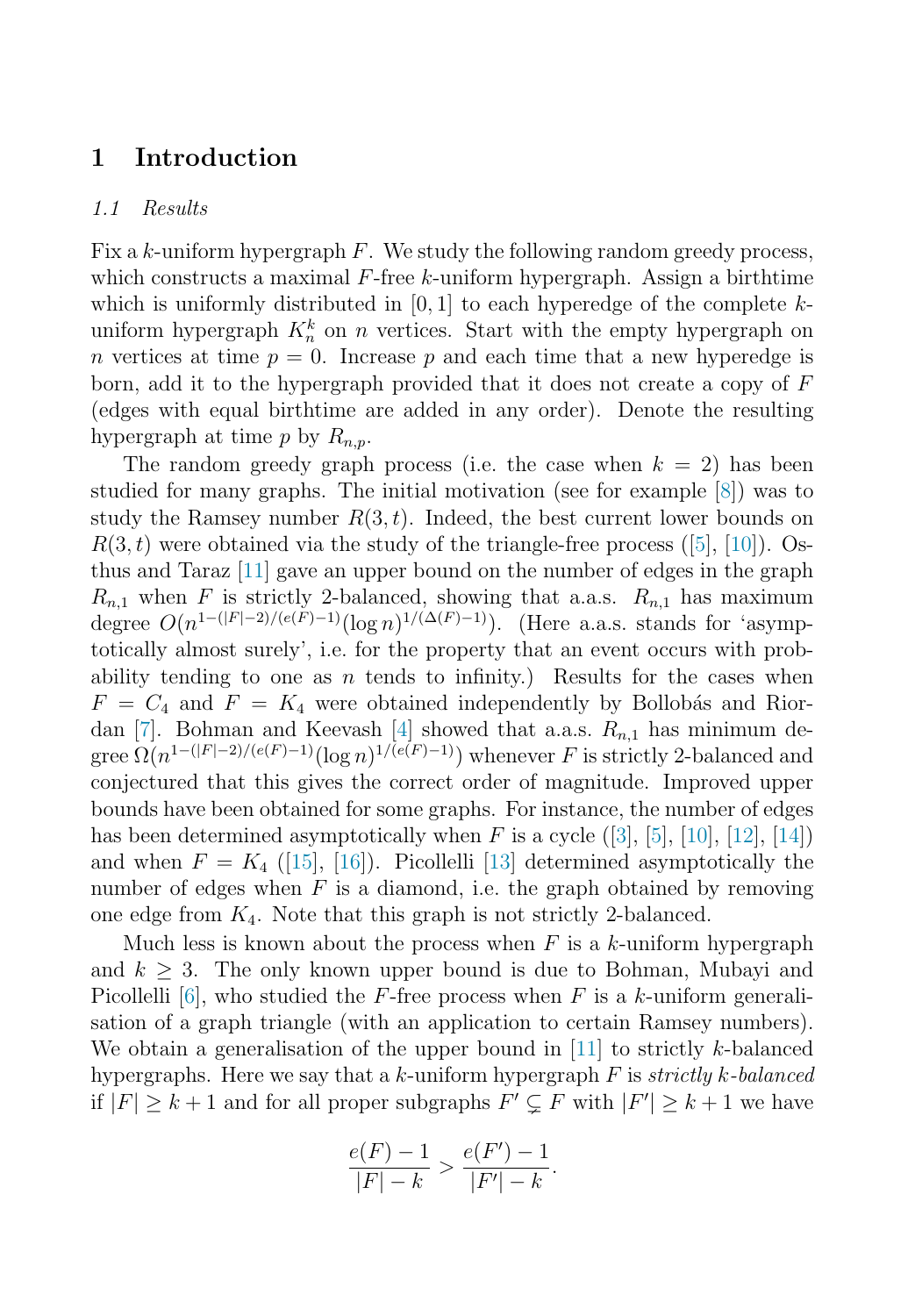<span id="page-2-0"></span>We also need the following definition. Given a hypergraph H and  $i \in \mathbb{N}$ , we define the maximum i-degree of H by

$$
\Delta_i(H) := \max\{d_H(U) : U \subseteq V(H), |U| = i\},\
$$

where  $d_H(U)$  is the number of hyperedges in H containing U.

**Theorem 1.1** Let  $k \in \mathbb{N}$  be such that  $k \geq 2$ . Let F be a strictly k-balanced k-uniform hypergraph which has v vertices and  $h \ge v - k + 1$  hyperedges. Suppose  $\Delta_{k-1}(F) \geq 2$ . Then there exists a constant c such that a.a.s.

$$
\Delta_{k-1}(R_{n,1}) < t \quad \text{where} \quad t := c n^{1 - \frac{v - k}{h - 1}} (\log n)^{\frac{3}{\Delta_{k-1}(F) - 1} - \frac{1}{h - 1}}. \tag{1}
$$

In particular, a.a.s.  $R_{n,1}$  has at most tn<sup>k-1</sup> hyperedges.

Note that Theorem 1.1 applies, for example, to all k-uniform cliques  $K_v^k$ on  $v \geq k+1$  vertices and more generally to all balanced complete  $\ell$ -partite k-uniform hypergraphs with  $\ell \geq k$  and more than k vertices. Theorem 1.1 also applies when  $F$  is a  $k$ -uniform tight cycle. Loose cycles, however, do not satisfy the co-degree condition in Theorem 1.1. We conjecture that the upper bound on the number of hyperedges holds in this case also.

Bennett and Bohman [\[2\]](#page-4-0) studied a random greedy independent set algorithm in certain quasi-random hypergraphs. This algorithm finds a maximal independent set by choosing vertices uniformly at random and adding them to the existing set provided they do not create a hyperedge. Note that we can define an  $e(F)$ -regular hypergraph H whose vertex set is  $E(K_n^k)$  and whose hyperedges correspond to all copies of  $F$  in  $K_n^k$ . In this case, the random greedy independent set process on  $H$  is exactly the  $F$ -free process. Their result can be applied in the context of the  $F$ -free process to show that if  $F$  is a strictly  $k$ -balanced  $k$ -uniform hypergraph and every vertex of  $F$  lies in at least two hyperedges, then a.a.s.  $R_{n,1}$  has  $\Omega(n^{k-(|F|-k)/(e(F)-1)}(\log n)^{1/(e(F)-1)})$ hyperedges. Up to logarithmic factors, this matches the upper bound given in Theorem 1.1.

#### 1.2 An open question

There are many natural open questions related to the random greedy  $F$ -free process. One of which would be to generalise Theorem 1.1 by finding an upper bound on the number of steps in the random greedy independent set process studied in [\[2\]](#page-4-0).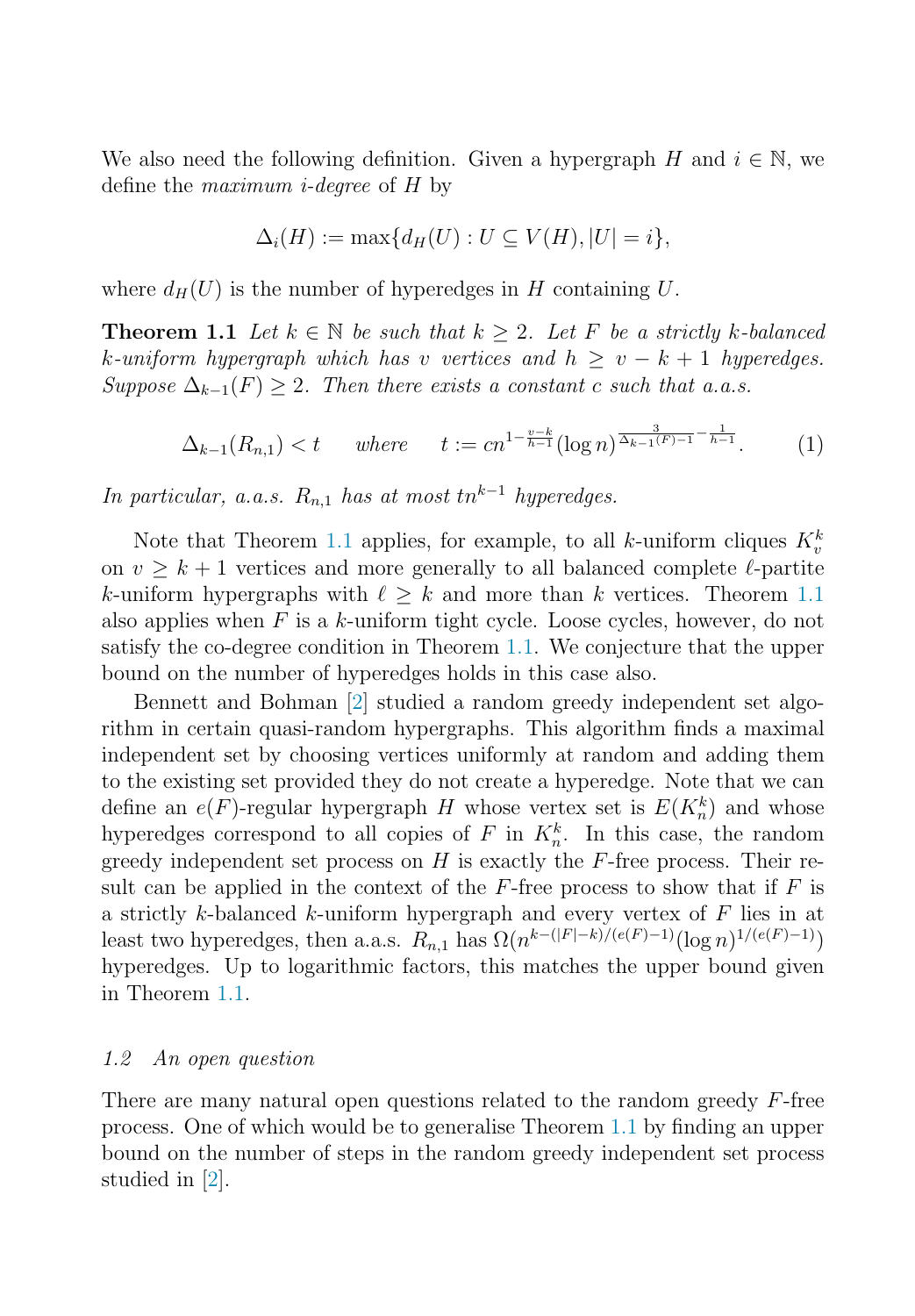The random greedy independent set process can also be applied to study arithmetic progression free sets. Suppose  $k, n \in \mathbb{N}$ . The kAP-free process generates a subset I of  $\mathbb{Z}_n$  which does not contain an arithmetic progression of length k as follows. The elements of  $\mathbb{Z}_n$  are ordered uniformly at random. Each is then, in turn, added to the set I if it does not create a  $k$  term arithmetic progression. So this is another instance of the random greedy independent set algorithm, this time on the hypergraph with vertex set  $\mathbb{Z}_n$  whose hyperedges are all arithmetic progressions of length  $k$ . When  $n$  is prime, Bennett and Bohman  $\lbrack 2\rbrack$  showed that a.a.s. the kAP-free process generates a kAP-free set I of size  $\Omega(n^{(k-2)/(k-1)}(\log n)^{1/(k-1)})$ . It would be interesting to obtain a corresponding upper bound on I. (Note that an upper bound on the number of steps in the random greedy independent set process would imply an upper bound for the kAP-free process.)

#### 1.3 Sketch of the argument

Rather than studying the random greedy process itself, we are able to prove Theorem [1.1](#page-2-0) by obtaining precise information about the random binomial hypergraph  $H_{n,p}$ . (This idea was first used in [\[11\]](#page-4-0).) More precisely, write  $H_{n,p}$ for the random binomial k-uniform hypergraph on n vertices with hyperedge probability p, i.e., each hyperedge is included in  $H_{n,p}$  with probability p, independently of all other hyperedges. We write  $H_{n,p}^-$  for the hypergraph formed by removing all copies of F from  $H_{n,p}$ . Note that  $H_{n,p}$  can also be viewed as the random hypergraph consisting of all hyperedges with birthtime at most p. Thus, for all  $p \in [0,1]$  we have  $H_{n,p}^- \subseteq R_{n,p} \subseteq R_{n,1}$ . We will always assume that  $K_n^k$ ,  $H_{n,p}$ ,  $H_{n,p}^-$  and  $R_{n,p}$  use the vertex set [n].

The proof of Theorem [1.1](#page-2-0) proceeds as follows. We first identify the largest point p where we can still use  $H_{n,p}$  to approximate the behaviour of  $H_{n,p}^-$ (i.e. for this p, only a small proportion of edges of  $H_{n,p}$  lie in a copy of F). Now let U be a set of k−1 vertices in F such that  $d_F(U)=\Delta_{k-1}(F)$ . Let F be the subgraph of  $F$  obtained by deleting all those hyperedges which contain  $U$ . Let t be as in [\(1\)](#page-2-0). Suppose for a contradiction that there exists a  $(k-1)$ set V of degree t in  $R_{n,1}$  and let T be the neighbourhood of V in  $R_{n,1}$ . We will show that in this case we would almost certainly find a copy  $\alpha$  of  $\hat{F}$  in  $H_{n,p}^-[T \cup V]$  which maps U to V. Since  $H_{n,p}^- \subseteq R_{n,1}$ ,  $\alpha$  would also be a copy of  $\hat{F}$  in  $R_{n,1}[T \cup V]$  which maps U to V. But this actually yields a copy of F in  $R_{n,1}$ , a contradiction. So a.a.s.  $\Delta_{k-1}(R_{n,1}) < t$ . It is perhaps surprising that for our analysis the order of hyperedges added after this critical point p is irrelevant.